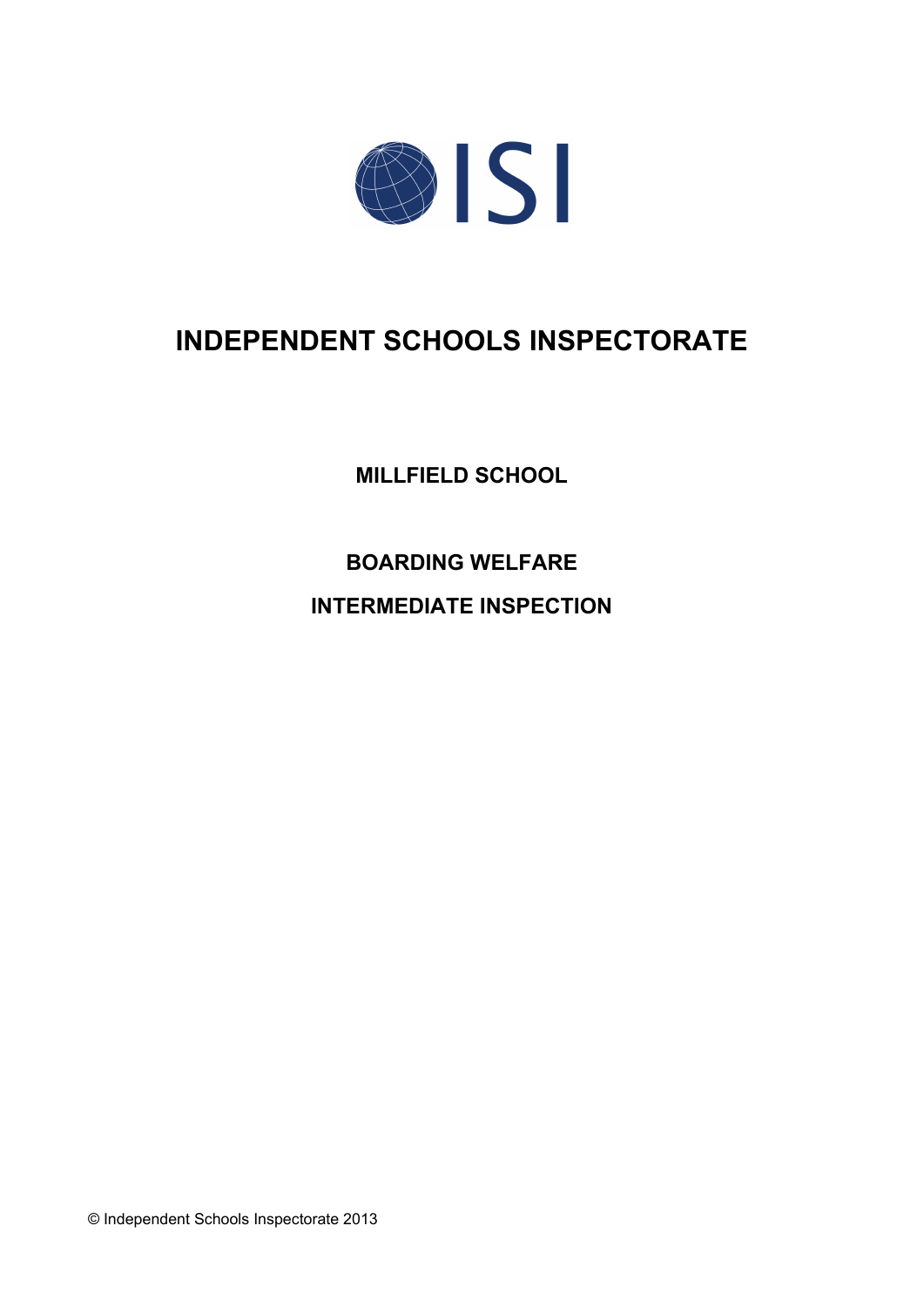# **INDEPENDENT SCHOOLS INSPECTORATE**

## **Millfield School**

|                                  |                           | The preparatory school was inspected at the same time and a separate report published. |
|----------------------------------|---------------------------|----------------------------------------------------------------------------------------|
| <b>Full Name of School</b>       | <b>Millfield School</b>   |                                                                                        |
| <b>DfE</b> Number                | 933/6022                  |                                                                                        |
| Registered Charity Number 310283 |                           |                                                                                        |
| <b>Address</b>                   | <b>Millfield School</b>   |                                                                                        |
|                                  | <b>Butleigh Road</b>      |                                                                                        |
|                                  | <b>Street</b>             |                                                                                        |
|                                  | <b>Somerset</b>           |                                                                                        |
|                                  | <b>BA16 0YD</b>           |                                                                                        |
| <b>Telephone Number</b>          | 01458 442291              |                                                                                        |
| Fax Number                       | 01458 447276              |                                                                                        |
| <b>Email Address</b>             |                           | office@millfieldschool.com                                                             |
| Head                             | <b>Mr Craig Considine</b> |                                                                                        |
| <b>Chair of Governors</b>        |                           | <b>General Sir John Reith KCB CBE</b>                                                  |
| Age Range                        | 13 to 18                  |                                                                                        |
| <b>Total Number of Pupils</b>    | 1225                      |                                                                                        |
| <b>Gender of Pupils</b>          |                           | Mixed (737 boys; 488 girls)                                                            |
| Numbers by Age                   | $13 - 18$ :               | 1125                                                                                   |
| Number of Day Pupils             | Total:                    | 297                                                                                    |
| <b>Number of Boarders</b>        | Total:                    | 928                                                                                    |
|                                  | Full:                     | 928                                                                                    |
| Inspection dates                 |                           | 12 Nov 2013 to 14 Nov 2013                                                             |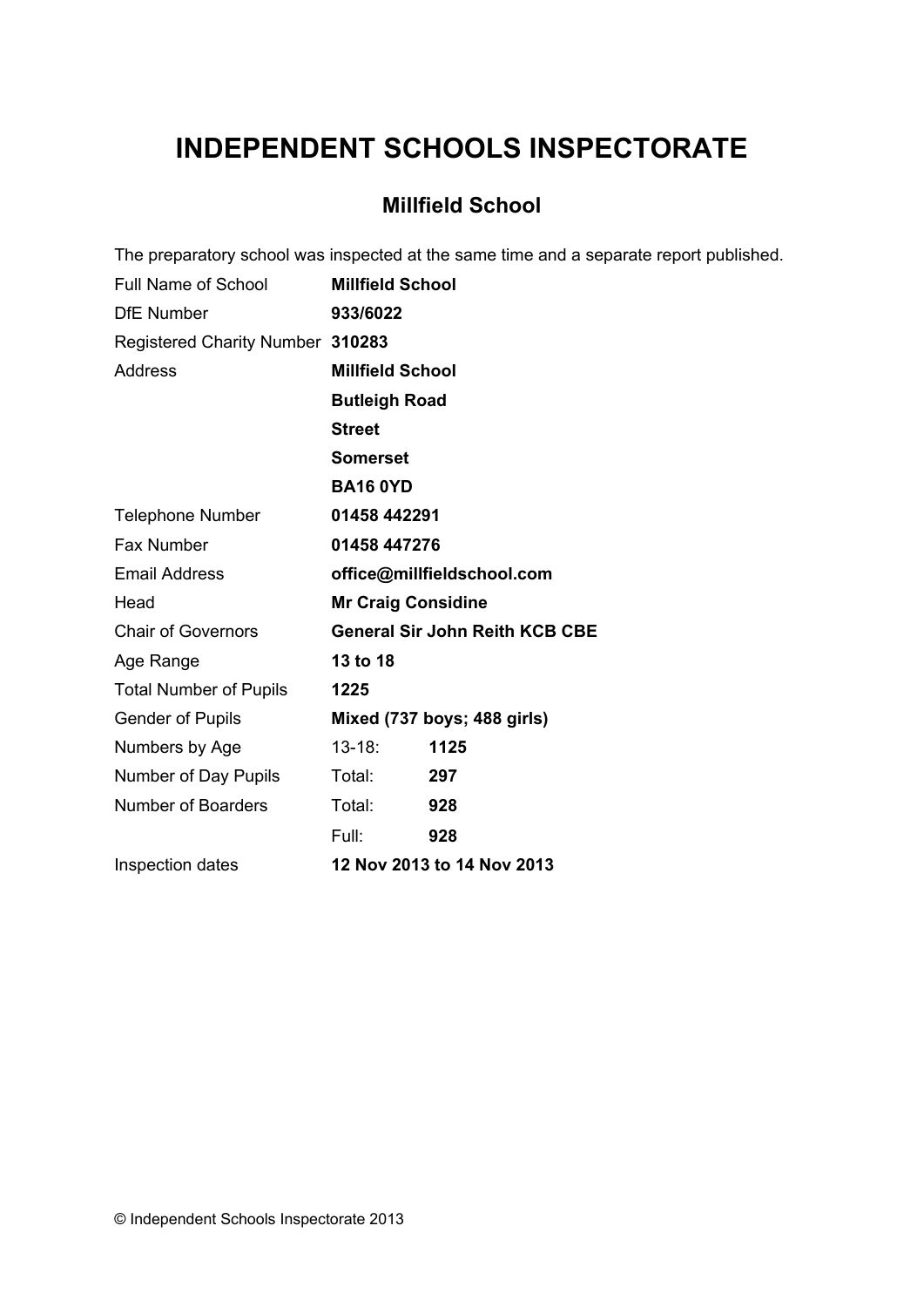### **PREFACE**

This inspection report follows the *ISI schedule* for intermediate inspections*,* focusing primarily on compliance with the National Minimum Standards for Boarding Schools (NMS). The inspection occurs over a period of two and a half continuous days in the school.

The Independent Schools Inspectorate (ISI) is the body approved by the Secretary of State for the purpose of inspecting schools belonging to the Independent Schools Council (ISC) Associations and reporting on compliance with the Education (Independent School Standards) (England) Regulations 2010, as amended. From September 2011 the inspection of boarding welfare forms part of the inspection process. This inspection focuses on the school's compliance with the National Minimum Standards for Boarding Schools. It comments on the progress made by the school in meeting the recommendations set out in the most recent statutory boarding inspection. Boarding inspections were previously carried out by the Office for Standards in Education (Ofsted), Children's Services and Skills. The relevant Ofsted report refers to an inspection in January 2010 and can be found at [www.ofsted.gov.uk.](http://www.ofsted.gov.uk)

The inspection of the school is from an educational perspective and provides limited inspection of other aspects, although inspectors comment on any significant hazards or problems they encounter which have an adverse impact on children. The inspection does not include:

- (i) an exhaustive health and safety audit
- (ii) an in-depth examination of the structural condition of the school, its services or other physical features
- (iii) an investigation of the financial viability of the school or its accounting procedures
- (iv) an in-depth investigation of the school's compliance with employment law.

Inspectors may be aware of individual safeguarding concerns, allegations and complaints as part of the inspection process. Such matters will not usually be referred to in the published report but will have been considered by the team in reaching their judgement.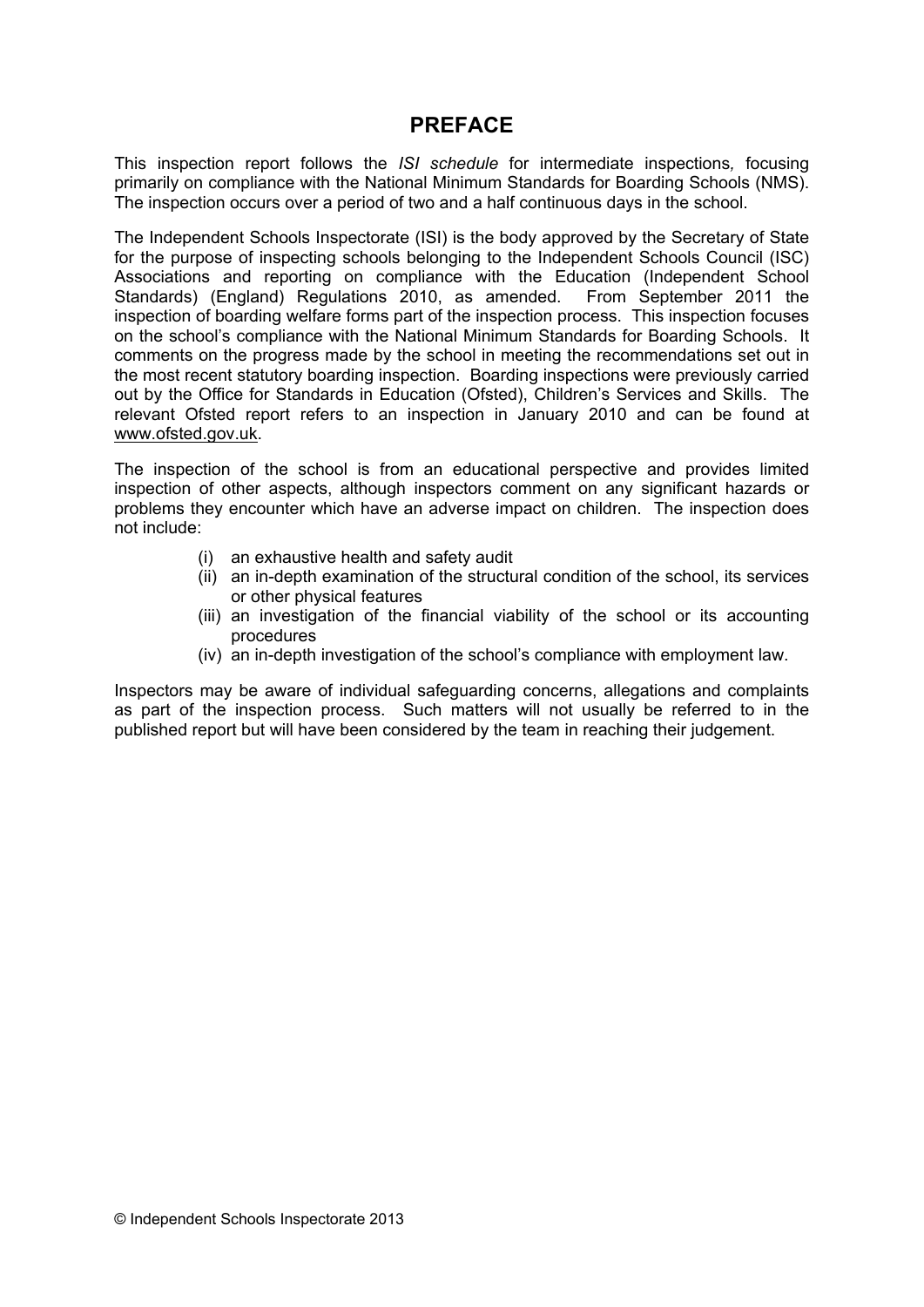## **INSPECTION EVIDENCE**

The inspectors conducted formal interviews with boarders, held discussions with senior members of staff and with the vice-chair of governors, and the governor with responsibility for the safeguarding of pupils, observed a sample of the extra-curricular activities that occurred during the inspection period and attended registration sessions. Inspectors visited each of the boarding houses and the facilities for sick or injured pupils. The responses of parents and boarding pupils to pre-inspection questionnaires were analysed, and the inspectors examined regulatory documentation made available by the school.

#### **Inspectors**

| Mrs Gwen Caddock           | Reporting Inspector                                                       |
|----------------------------|---------------------------------------------------------------------------|
| Mr Alex Balls              | Team Inspector for Boarding (Senior Housemaster, HMC<br>school)           |
| Mr Timothy Bayley          | Team Inspector for Boarding (Deputy Head, The Society<br>of Heads school) |
| Dr Helen Brooke            | Team Inspector for Boarding (Vice Principal, HMC school)                  |
| Mr Graham Dunbar           | Team Inspector for Boarding (Senior Master, HMC school)                   |
| Ms Jo-Anne Duncan          | Team Inspector for Boarding (Headmistress, GSA school)                    |
| The Reverend Graeme Rainey | Team Inspector for Boarding (Assistant Head, GSA<br>school)               |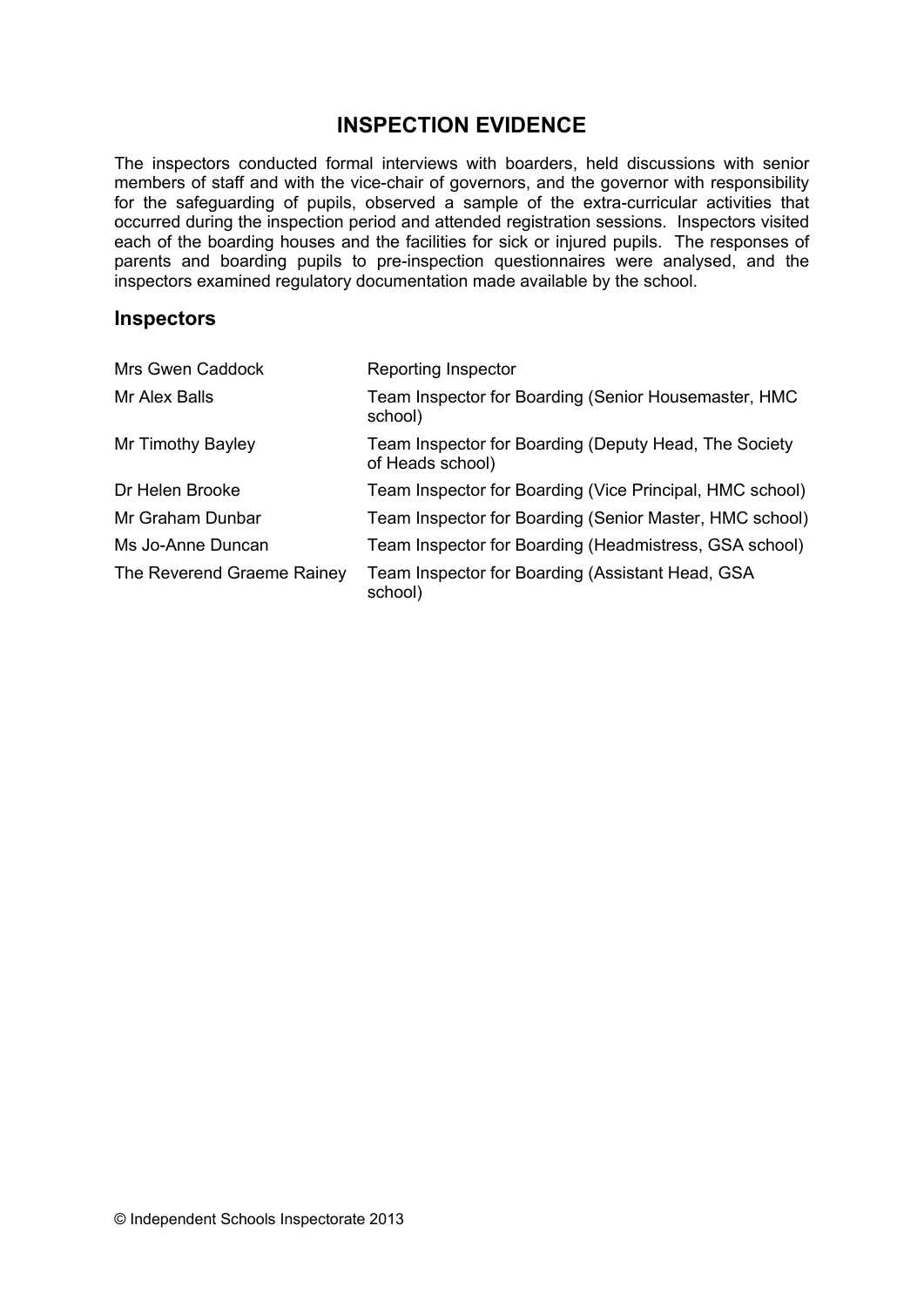# **CONTENTS**

Page

| 1            | THE CHARACTERISTICS OF THE SCHOOL                   |   |
|--------------|-----------------------------------------------------|---|
| $\mathbf{2}$ | <b>SUMMARY</b>                                      | 2 |
|              | (i) Compliance with regulatory requirements         | 2 |
|              | (ii) Recommendations for further improvement        | 2 |
|              | (iii) Progress since the previous inspection        | 2 |
| 3            | <b>COMPLIANCE WITH NATIONAL MINIMUM STANDARDS</b>   | 3 |
| (a)          | Boarding provision and care                         | 3 |
| (b)          | Arrangements for welfare and safeguarding           | 4 |
| (C)          | Leadership and management of the boarding provision | 5 |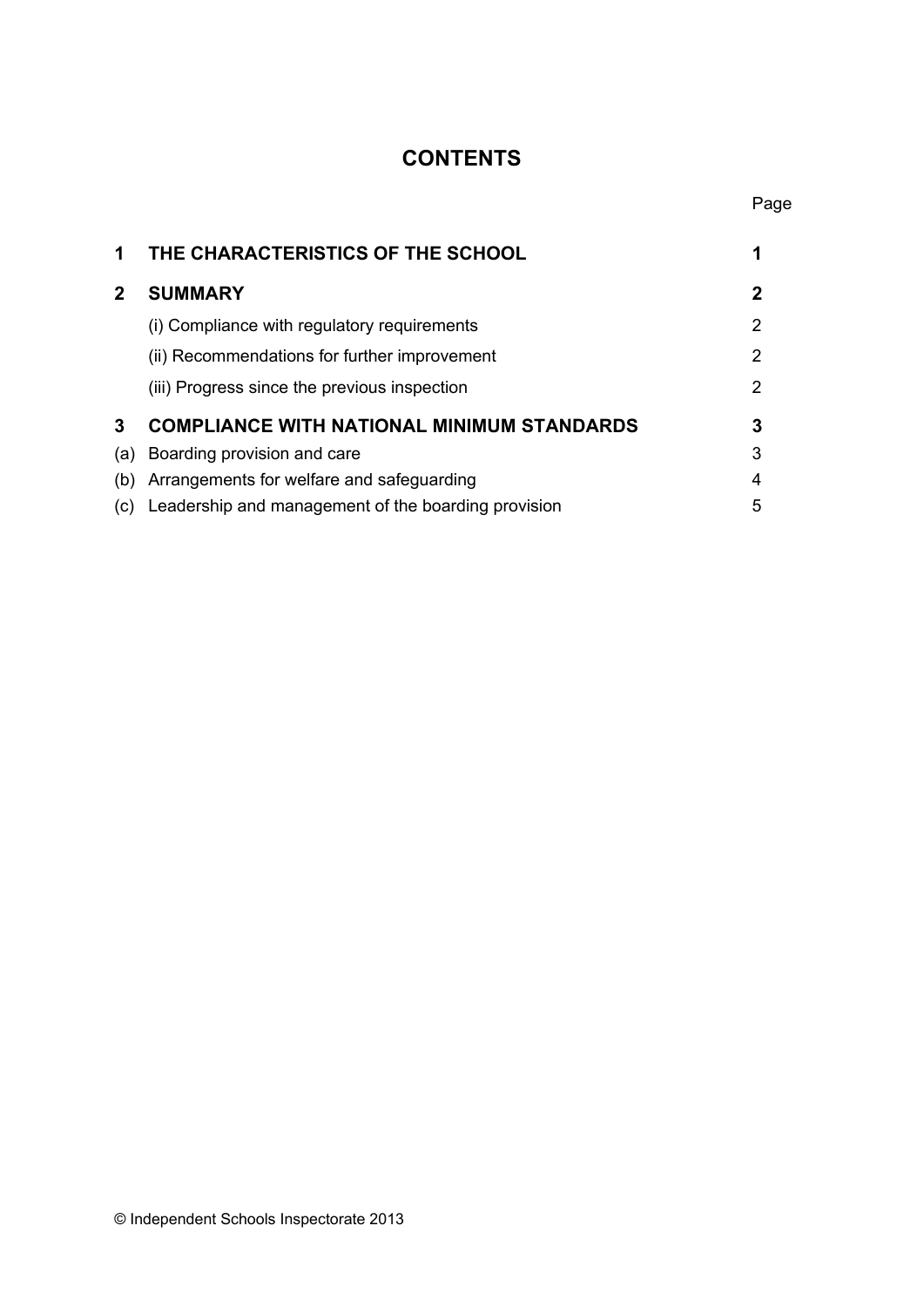# **1. THE CHARACTERISTICS OF THE SCHOOL**

- 1.1 Founded in 1935, Millfield School is a boarding and day school for pupils aged between 13 and 18 years occupying a large campus in and around Street in Somerset. The school is part of the Millfield foundation which includes Millfield Preparatory School, incorporating a Pre-Prep department, at Edgarley Hall located near to Glastonbury. The two schools are overseen by a single board of governors, who also act as trustees to the charitable company limited by guarantee. The governance of the school is supported by a comprehensive range of committees and also through individual governors taking on specific responsibilities, for example for the safeguarding of pupils.
- 1.2 The school aims to provide opportunities for all pupils to succeed, through the range of academic opportunities offered, high staffing ratios and a full co-curricular programme. Through the boarding programme at Millfield the school seeks to inculcate a sense of respect, humanity and moral courage in all its pupils and at the same time recognise that all will need resilience in facing the challenges that school and life will bring. Within the curriculum and wider experience the school seeks to offer two particular areas of specialism: teaching pupils who have a range of learning difficulties and encouraging sporting excellence.
- 1.3 The school has 1225 pupils on roll including 737 boys and 488 girls. Nineteen boarding houses accommodate 928 boarders. Seven houses accommodate girls with 12 houses for boys. Three of the houses for boys are located in surrounding villages; all the remaining houses are on the campus or adjacent to it. Three houses are specifically designated for members of the sixth form. The boarding community includes pupils from all parts of the United Kingdom with a proportion of English pupils whose parents live and work overseas, and overseas pupils from 74 countries representing a very broad range of cultures and religions. Pupils are encouraged to practice their faiths and also to worship together. One hundred and fifty pupils have English as an additional language (EAL) and of these 65 have specialist support for their English. Five hundred and twenty-two pupils have been identified as having special educational needs and/or disabilities (SEND) and of these 325 have specialist support, in addition four pupils have a statement of special educational needs.
- 1.4 National Curriculum nomenclature is used throughout this report to refer to year groups in the school.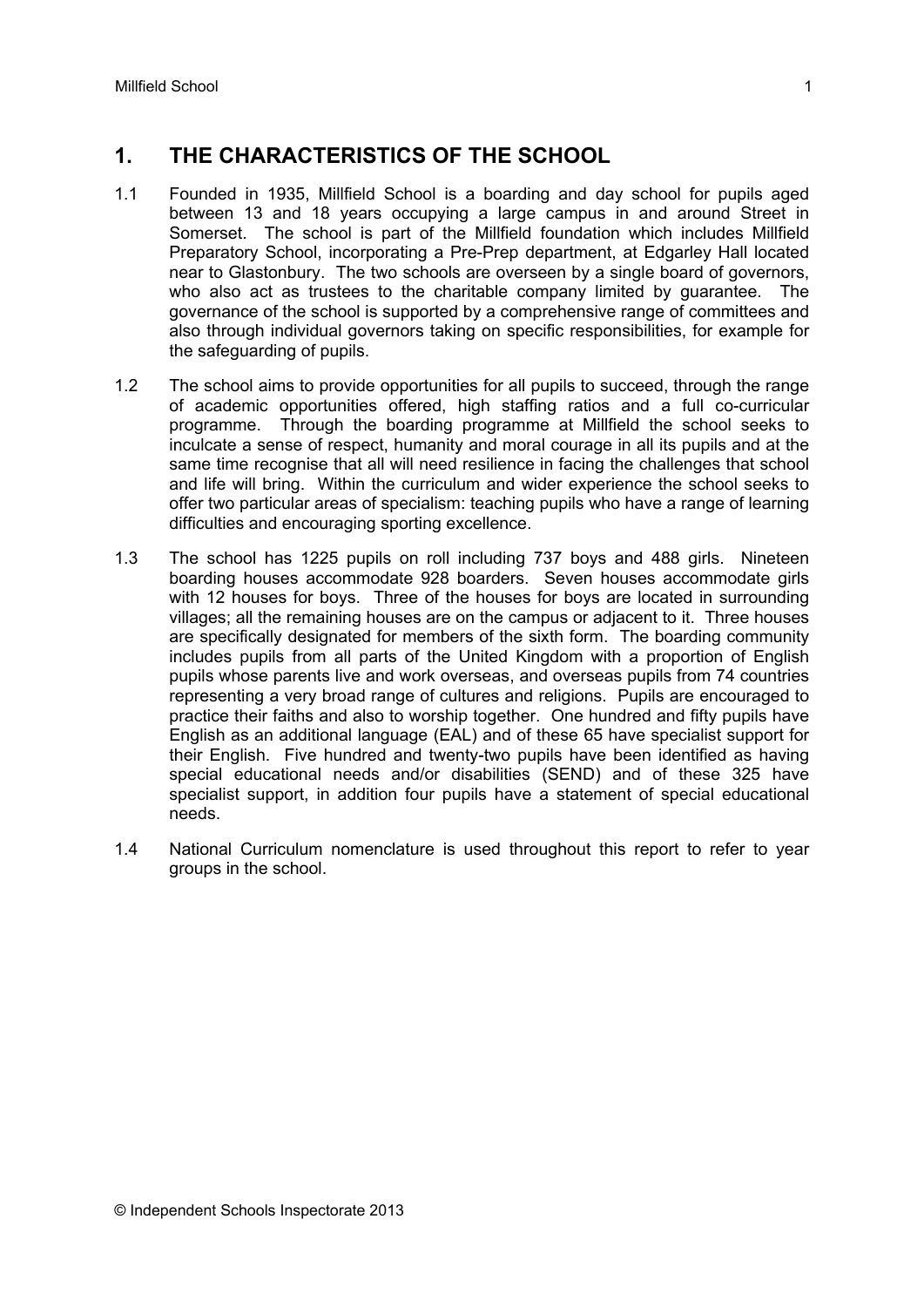#### **2. SUMMARY**

#### **(i) Compliance with regulatory requirements**

2.1 The school meets all the National Minimum Standards for Boarding Schools 2013.

#### **(ii) Recommendations for further improvement**

- 2.2 The school is advised to make the following improvements.
	- 1. Consolidate the current plans for self-evaluation and staff appraisal processes within boarding in order to further develop boarding practice.
	- 2. Raise the profile and increase the number of ways boarders can express their views and ensure that they receive responses.
	- 3. Develop further the initiatives to promote a consistent approach to positive behaviour in the school.

#### **(iii) Progress since the previous inspection**

2.3 The previous boarding welfare inspection was undertaken by Ofsted in January 2010. Recommendations centred on medical protocols, recording fire safety checks, written agreements with non-staff residents, and record keeping and monitoring within the boarding houses. These recommendations have been met in full.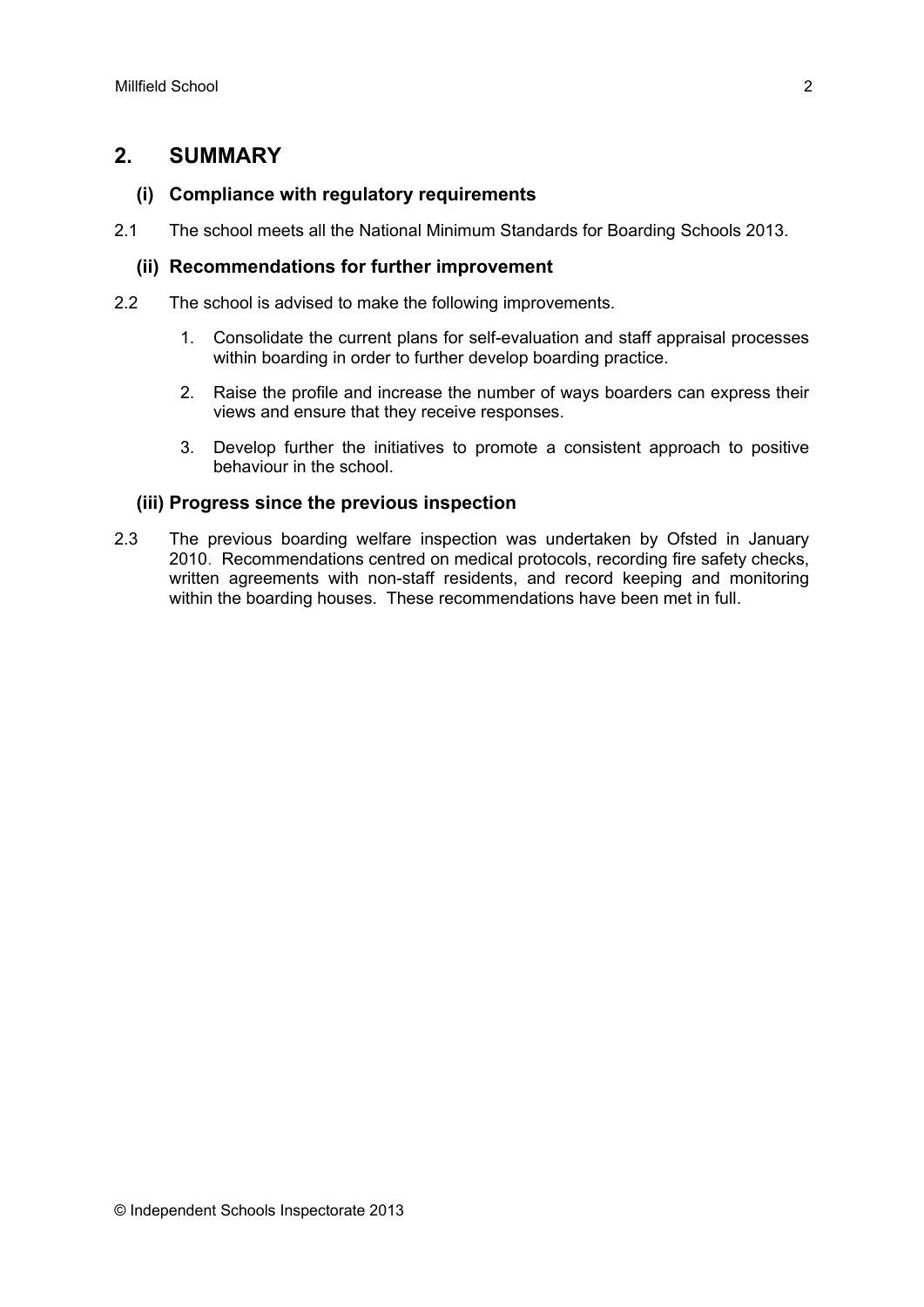## **3. COMPLIANCE WITH NATIONAL MINIMUM STANDARDS**

#### **3.(a) Boarding provision and care**

- 3.1 The school meets all of the NMS under this section.
- 3.2 A comprehensive induction programme for new boarders includes an induction day, meals with house parents and a dinner for overseas boarders to celebrate their arrival. Boarders confirmed that they have a choice of staff to whom they can turn for help or guidance. Contact details for the independent listeners, helplines and the Children's Rights Director are displayed on house notice boards. [NMS 2]
- 3.3 The required medical policies and protocols for the care of boarders are in place including a comprehensive first aid policy. Recommendations made in the previous boarding inspection have been fully met. Suitable accommodation is provided for male and female boarders who are sick or injured, with trained staff on duty at all times. Boarders have access to the full range of practioners: transport is arranged for appointments. Prescribed medicines are given only to the named boarder and careful assessments are recorded to allow boarders to self-medicate. The confidentiality and rights of boarders as patients are fully respected. [NMS 3]
- 3.4 Boarders contact their families using their mobile phones, computers and house telephones located in private booths. Careful arrangements are in place to ensure cyber safety. [NMS 4]
- 3.5 Accommodation for boarders is appropriately furnished, well maintained and cleaned with suitable study areas in all rooms. Some single rooms have ensuite facilities and other rooms have access to washrooms which provide privacy. If they wish to, boarders may personalise their rooms. The accommodation is for the use of boarders only and appropriate security measures do not intrude on boarders' privacy. [NMS 5]
- 3.6 Boarders enjoy well-balanced menus with healthy options and provision for special dietary needs. Kitchens provide for hygienic preparation of food and dining rooms are spacious and comfortable. Boarders make drinks and snacks during the evenings and weekends in house kitchens with ample provisions including supplies of fruit. In some houses boarders are able to cook if they wish to. [NMS 8]
- 3.7 Central laundry services are efficient and in most houses boarders do their own laundry which many said they enjoyed as good preparation for university. The school shop stocks stationery and personal items and boarders are able to shop in the town. Boarders have lockable storage for their possessions and said that arrangements for pocket money and the deposit of personal valuables with house parents work well. [NMS 9]
- 3.8 The school provides an extensive range of activities before and after prep and at weekends which include training times for boarders who compete in a wide range of sports at high levels. Boarders balance their commitments with free time and relaxation and appreciate the recreational areas and sports facilities available to them at the school. House staff and group tutors are aware of the high levels of commitment of many boarders to their sports or other activities and support them in their endeavours. Boarders have many places where they can be alone if they wish, including specific quiet areas in houses, the chapel and the grounds and gardens. Newspapers, televisions and the internet help boarders keep in touch with events in the world outside school. [NMS 10]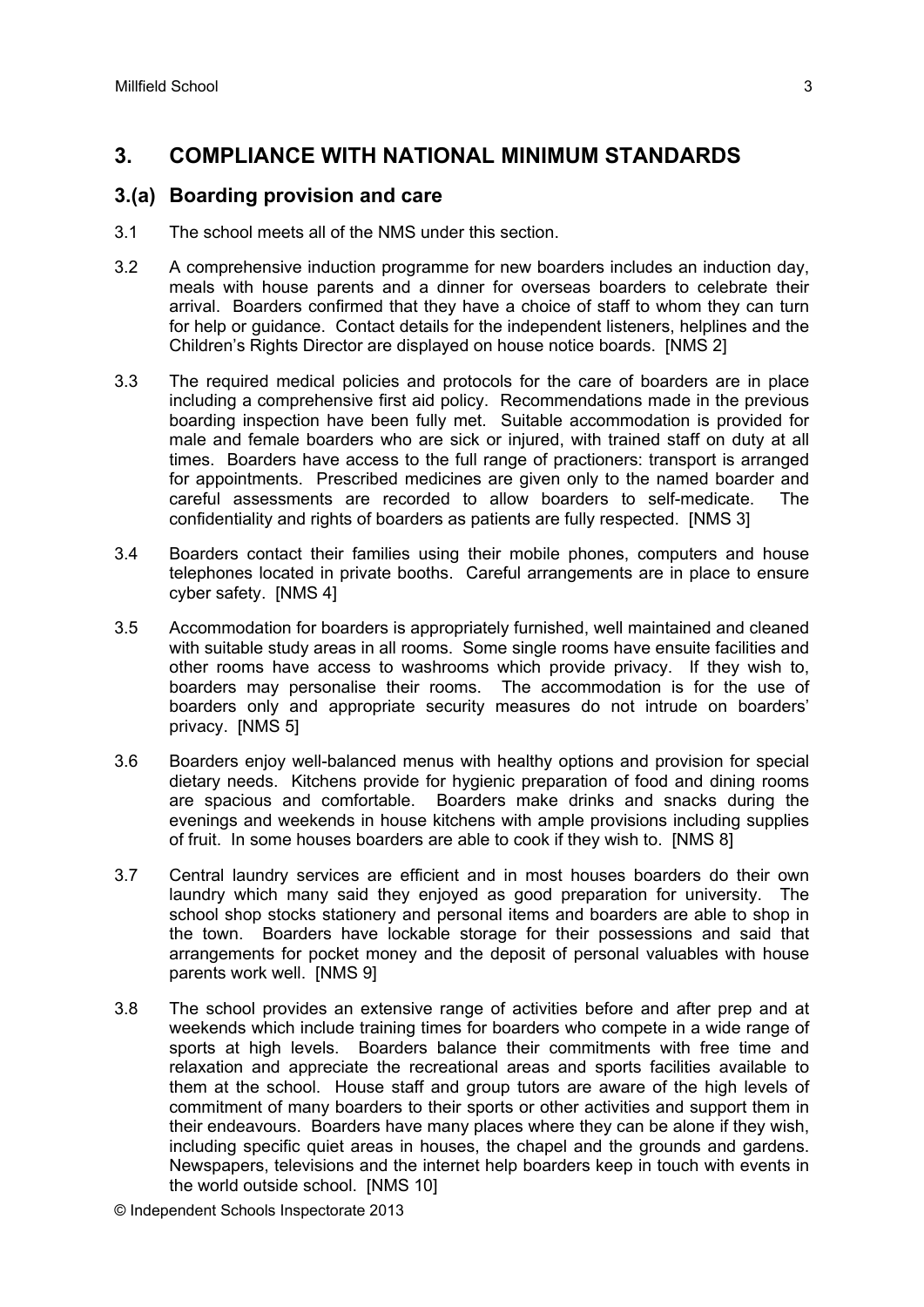## **3.(b) Arrangements for welfare and safeguarding**

- 3.9 The school meets all of the NMS under this section.
- 3.10 Appropriate written policies and procedures for health and safety are in place which meet legal requirements and are fully implemented. High standards of maintenance ensure the health, safety and welfare of boarders. [NMS 6]
- 3.11 The school complies with fire safety standards; regular checks and maintenance are fully recorded and fire drills are held at the required intervals including within boarding time and detailed records are maintained. [NMS 7]
- 3.12 Arrangements which meet official guidance are in place to safeguard and promote the welfare of boarders. Staff have received training at the required intervals according to their responsibilities including induction training for new staff. Boarders with senior posts of responsibility receive safeguarding training. The school has developed positive links with the local authority designated officer (LADO). Boarding staff implement the procedures to safeguard their boarders. The governor with responsibility for safeguarding works with the school child protection officer to conduct the required annual report and review of safeguarding to be undertaken by the full governing body. [NMS 11]
- 3.13 The written policy to promote good behaviour includes measures to reduce bullying and promote positive behaviour, setting out clear expectations, and disciplinary sanctions. In the inspection questionnaires a small number of parents and boarders indicated concerns about bullying in the school. House and whole school records show that bullying is properly dealt with. The school is implementing strategies to ensure that any bullying is unacceptable in all areas of the school, supported by work in the personal and social education and positive education programmes and reinforced, for example, in assemblies. In questionnaire responses a significant proportion of boarders indicated that they did not think the use of sanctions and rewards by staff was fair. However, in interviews boarders did not support this concern. School records show that at all levels sanctions are carefully recorded and monitored. Appropriate policies are in place for searching boarders and their possessions and when restraint may be used. The latter has not been used. [NMS 12]
- 3.14 Comprehensive safe employment procedures include checks on all staff, which are recorded appropriately on a central register. Non-employees living in boarding accommodation undergo checks by the Disclosure and Barring Service, and are subject to written agreements. Appropriate arrangements are in place to supervise contractors working on site and visitors. Responses to the parental questionnaire showed high levels of satisfaction with the care of the boarders. The school does not appoint guardians. [NMS 14]